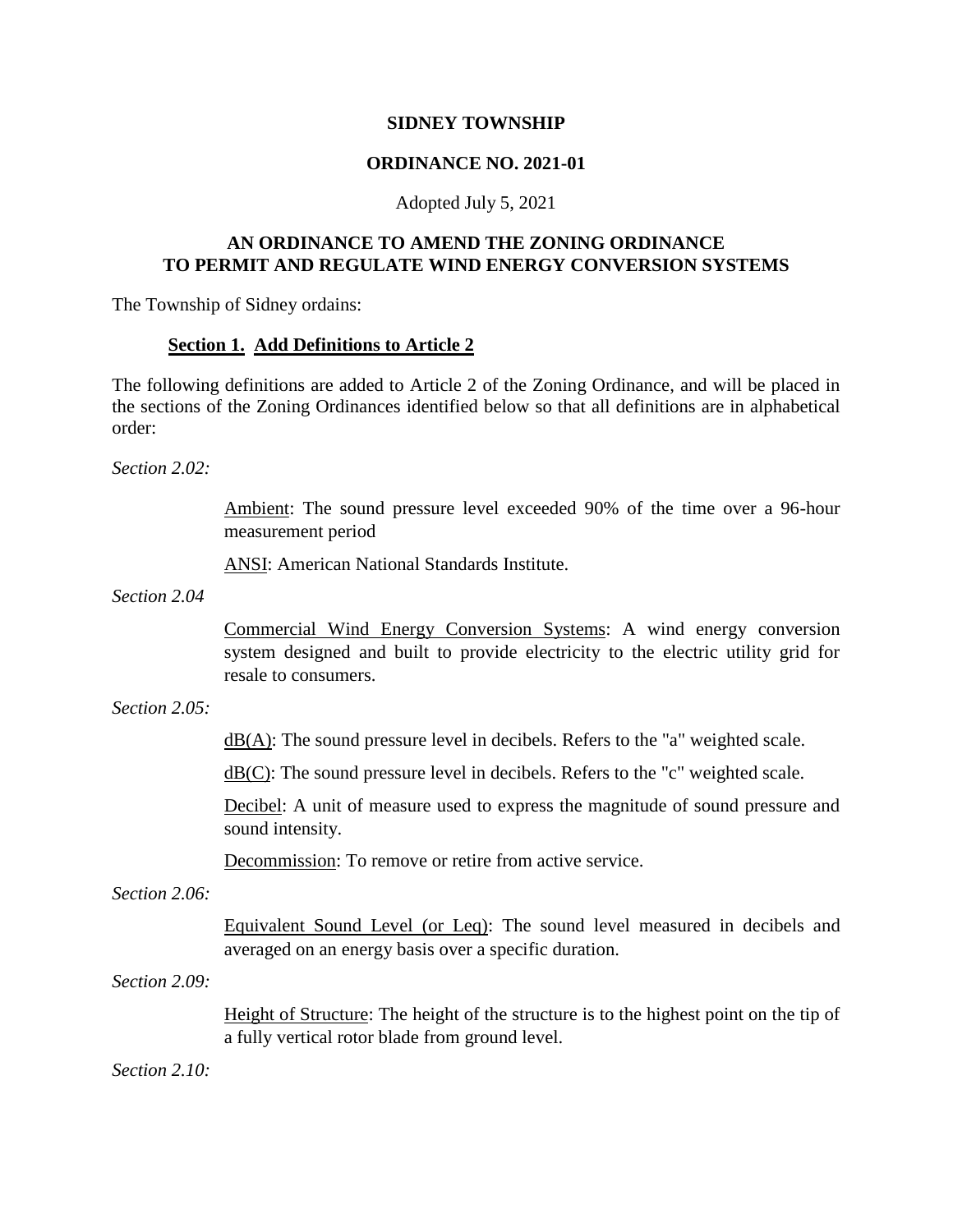IEC: International Electrotechnical Commission. The IEC is the leading global organization that prepares and publishes international standards for all electrical, electronic and related technologies.

Instantaneous Sound Pressure: Total instantaneous pressure, in a stated frequency band, at a point in the presence of a sound wave, minus the atmospheric pressure at that point measured in unit pascal (Pa)

ISO: International Organization for Standardization. ISO is a network of the national standards institutes of 156 countries.

*Section 2.15:*

Non-Participating Parcel: A parcel of land within the Township that is not subject to a wind turbine lease or easement or other contractual agreement at the time an application is submitted for a Special Land Use Permit for the purposes of developing and constructing a commercial wind energy conversion system.

*Section 2.17:*

Participating Parcel: A parcel of land within the Township that is subject to a wind turbine lease or easement or other contractual agreement at the time an application is submitted for a Special Land Use Permit for the purposes of developing and constructing a commercial wind energy conversion system.

Pasquill: An atmospheric stability class to categorize the amount of turbulence present.

Private WECS: A WECS that supplies energy to a structure on the parcel on which it is located and that does not primarily involve the sale of electricity or communication services off the parcel (including to an electric grid).

*Section 2.18:*

Rotor: An element of a wind energy system that acts as a multi- bladed airfoil assembly, thereby extracting through rotation, kinetic energy directly from the wind.

*Section 2.19:*

SCADA (Supervisory Control and Data Acquisition): A computer system that monitors and controls Wind Energy Conversion System units and data.

Shadow Flicker: Alternating changes in light intensity caused by the moving blade of a wind energy system casting shadows on the ground and stationary objects, such as a dwelling or other structure.

Sound Pressure: Root mean square of the instantaneous sound pressures in a stated frequency band and during a specified time interval, unless another timeaveraging process is indicated measured in unit.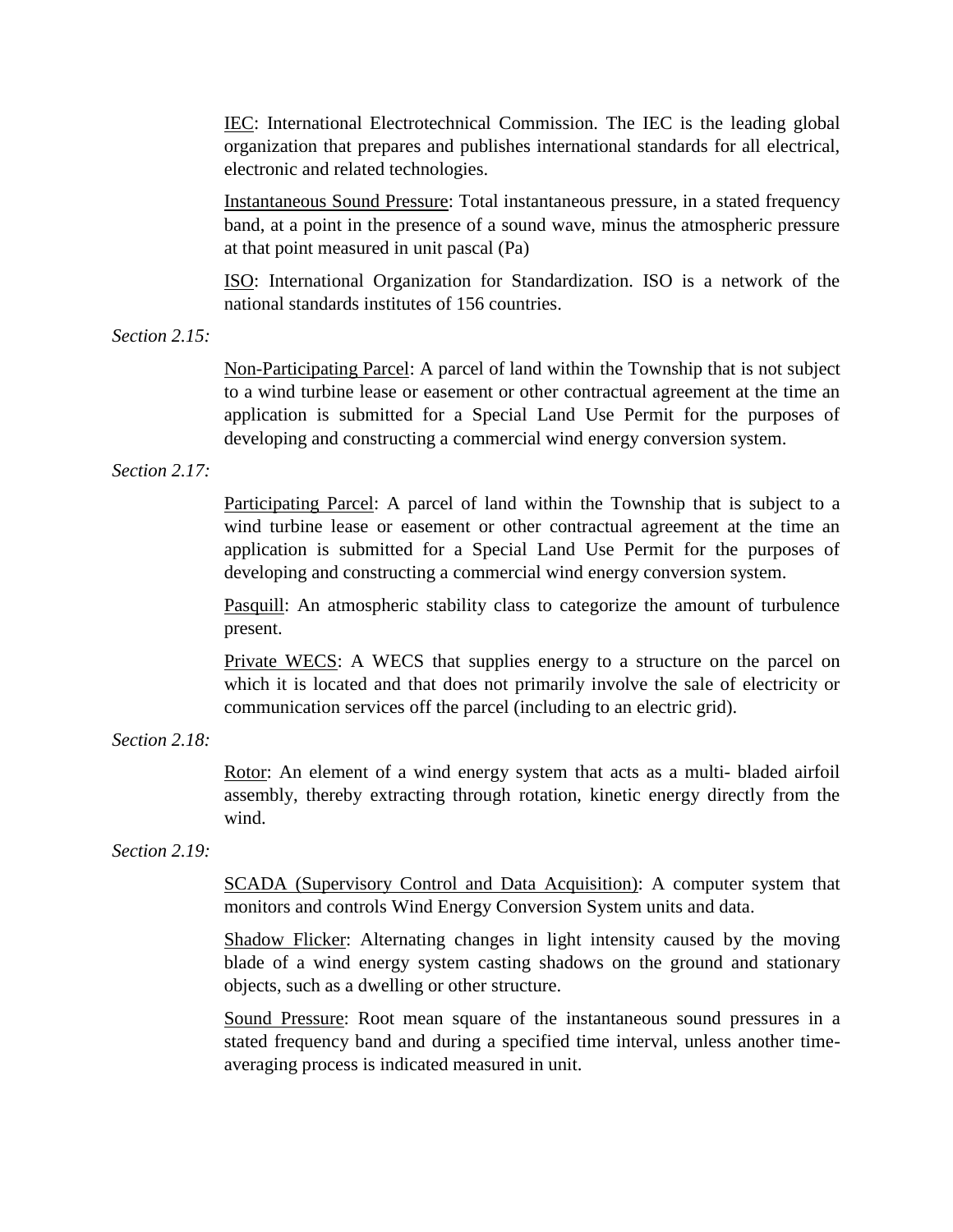Stray Voltage: Stray voltage refers to small voltage differences that can exist between two surfaces that are accessible to animals (stanchion, waterer, floor, etc.). When an animal touches both surfaces simultaneously, a small electric current will flow through its body. If the current is high enough, it can be felt by the animal and may cause behavioral changes.

Sound Pressure Level (SPL): Twenty times the common logarithm of the ratio of the sound pressure to the reference sound pressure of 20 micropascals measured in decibel (dB). Unless expressed with reference to a specific weighing network (such as  $dB(A)$ ), the unit dB refers to an un-weighted measurement.

*Section 2.23:*

Wind Energy Conversion System (WECS): A wind energy conversion system which converts wind energy into electricity through the use of a wind turbine generator and includes the turbine, blades, and tower as well all related electrical equipment, building or other structures, including wiring to interconnect the wind energy system to the electrical transmission grid.

Wind Site Assessment: An assessment to determine the wind speeds at a specific site and the feasibility of using that site for construction of a wind energy system.

# **Section 2. Add New Section 16.08(LL), entitled "Wind Energy Conversion Systems"**

New subsection (LL) is added to Section 16.08 of the Zoning Ordinance and reads as follows:

# **Section 16.08(LL). Wind Energy Conversion Systems.**

**1. General Provisions.** All WECS are subject to the following requirements:

a. All WECS must conform to the provisions of this Ordinance; all county, state, and federal regulations and safety requirements; all applicable building codes, county codes, and airport area zoning ordinances; and all applicable industry standards, including those of the American National Standards Institute (ANSI).

b. The Township may revoke any approvals for, and require the removal of, any WECS that does not comply with this Ordinance.

c. WECS are permitted in the Township in the following districts, subject to this Section 16.08(LL) and other applicable provisions of the Zoning Ordinance: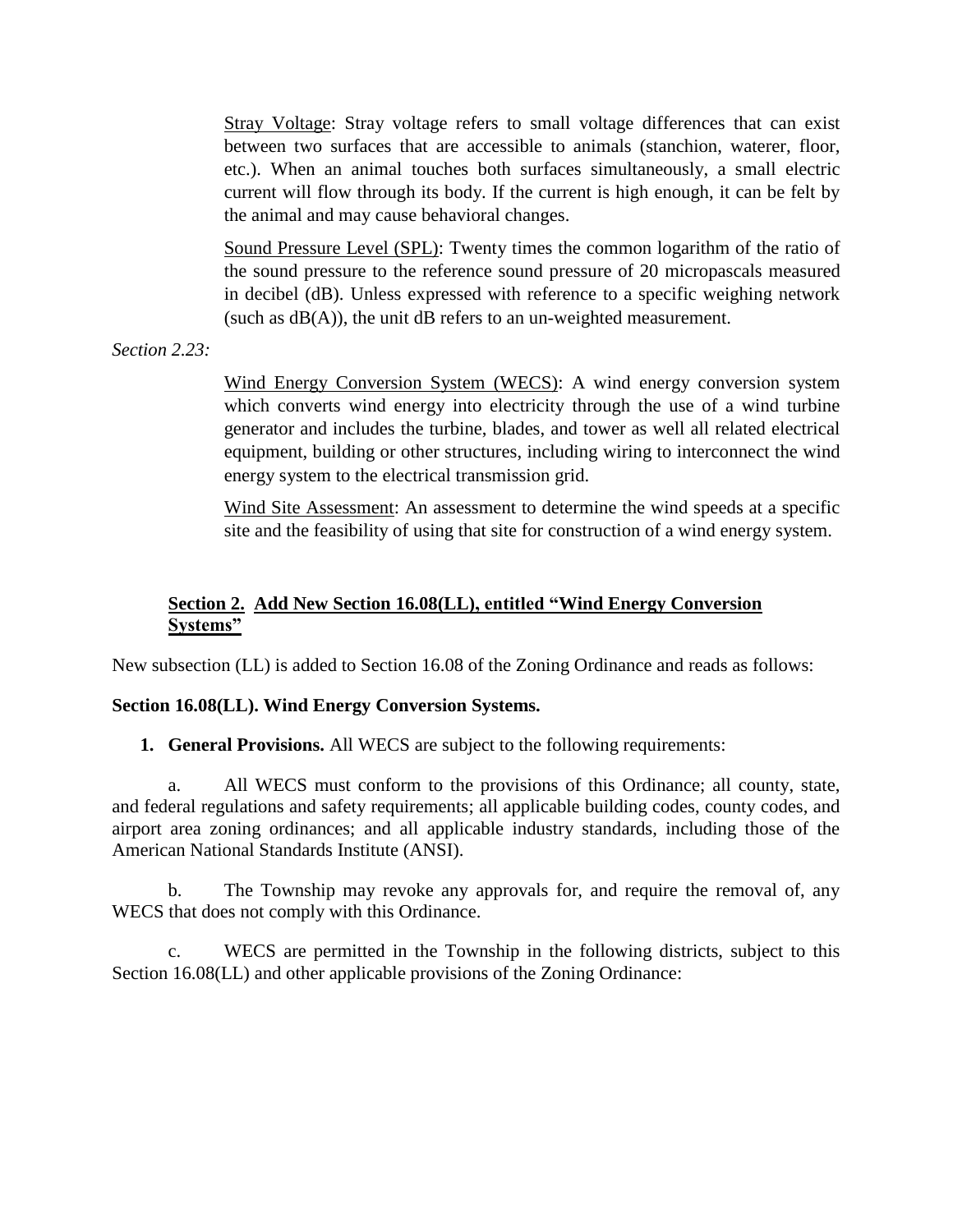| <b>Type of System</b>  | <b>Sub-Type of System</b>      | <b>Zoning District</b>  | <b>Special Use</b><br><b>Permit</b> |
|------------------------|--------------------------------|-------------------------|-------------------------------------|
| Private WECS           |                                | zoning districts<br>All | Not required                        |
|                        |                                | as accessory use        |                                     |
| <b>Commercial WECS</b> | <b>WECS Systems</b>            | AP (Agricultural        | Required                            |
|                        |                                | Preservation); I        |                                     |
|                        |                                | (Industrial)            |                                     |
|                        | <b>WECS</b> Testing Facilities | (Agricultural<br>AP     | Required                            |
|                        |                                | Preservation);          |                                     |
|                        |                                | (Industrial)            |                                     |
| Transmission and       |                                | All zoning districts    | Not required                        |
| utility lines          |                                |                         |                                     |
| Office, manufacturing, |                                | $C$ (Commercial); I     | Not required                        |
| or sales buildings     |                                | (Industrial)            |                                     |
| related to WECS        |                                |                         |                                     |

## 2. **Private WECS.**

a. Private WECS. Private WECS are permitted as an accessory use in all zoning districts. A building permit is required for the installation of any Private WECS.

b. Noise Control. Private WECS must comply with the noise limits set forth in subsection 4 of this Ordinance.

c. Height; Ground Clearance. The total height of a Private WECS with the blade fully extended must not exceed 300 feet. The minimum clearance from ground level to the blade at its lowest point must be 30 feet.

d. Setback. The minimum setback of a Private WECS from any property line or road right-of-way must equal three times the total height of the unit (with the WECS blade at its highest point).

## 3. **Commercial WECS: Application Requirements**

a. Applicability. The requirements in this subsection 3 apply to all Commercial WECS and WECS Testing Facilities. Any reference to "Commercial WECS" in this subsection also includes WECS Testing Facilities.

b. Township approvals required. A special land use permit and site plan approval are required for all Commercial WECS.

c. Application contents. An application for a special land use permit for a Commercial WECS must include all of the following. The Township is not required to accept or process an incomplete or facially insufficient application.

> 1. *Fee.* Application fee in an amount set by resolution of the Township Board.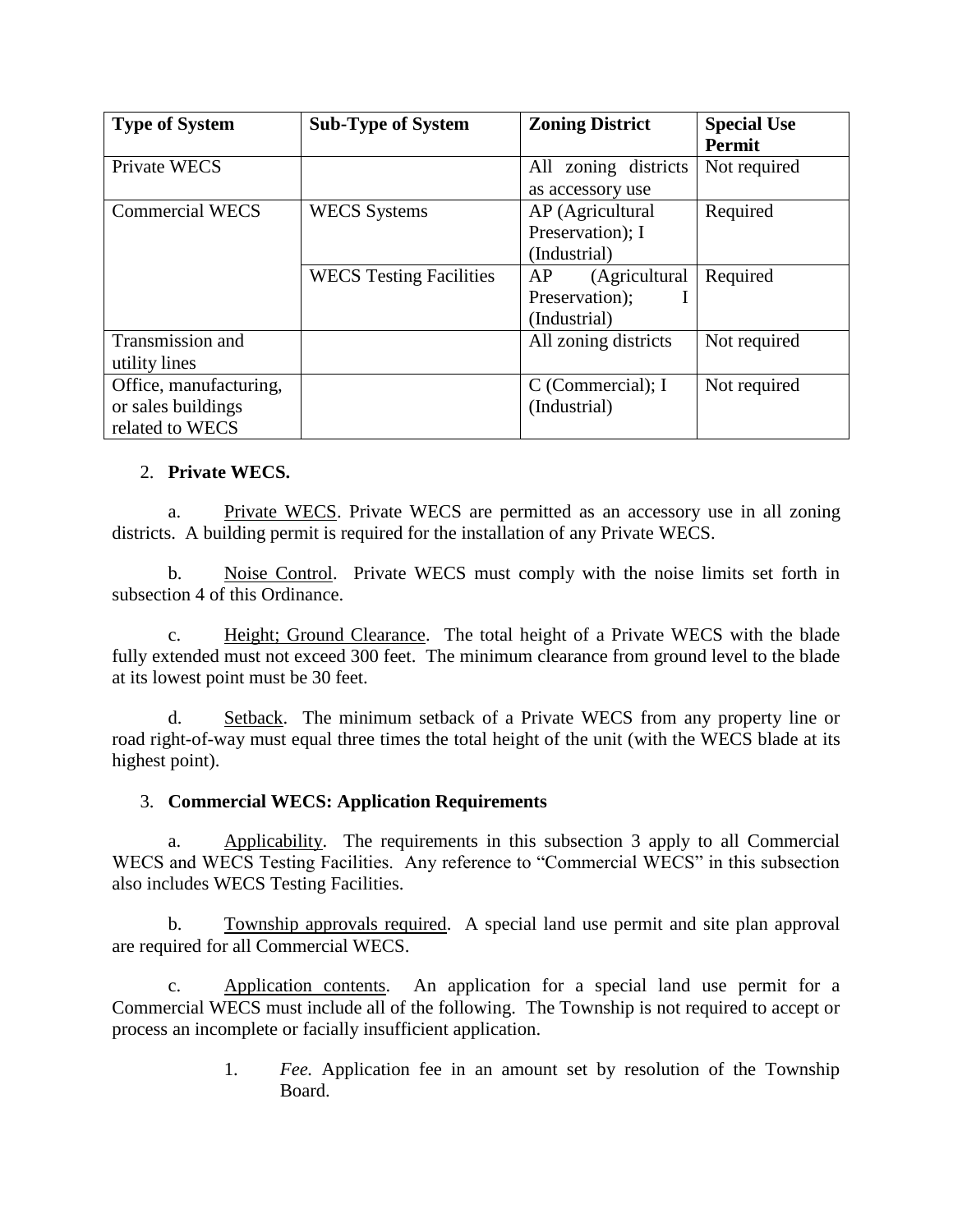- 2. *Parcel Information.* A list of all parcel numbers that will be used by the Commercial WECS; documentation establishing ownership of each parcel; and any lease agreements, land contracts, licenses, easements, or purchase agreements for the subject parcels.
- 3. *Operations Agreement.* An operations agreement setting forth the operations parameters, the name and contact information of the certified operator, the applicant's inspection protocol, emergency procedures, and general safety documentation.
- 4. *Visual Depiction.* Current photographs of the subject property and a visual depiction (computer generated) of the subject property with the Commercial WECS installed, viewed from multiple perspectives.
- 5. *Site Plan.* A site plan that complies with Article 21 of the Zoning Ordinance and that includes:
	- i. the locations and heights of all proposed structures and the location of all equipment, transformers, substations, towers, electrical lines (underground), guy wires, guy wire anchors, and other structures;
	- ii. the locations and height of all adjacent buildings, structures, and above-ground utilities;
	- iii. the location, dimensions, composition, and proposed maintenance plan for all access driveways;
	- iv. all setbacks and the location of property lines, signage, fences, greenbelts and screening, drain tiles, easements, floodplains, bodies of water, and road rights of way; and
	- v. a depiction of how the Commercial WECS will be connected to the power grid.
- 6. *Power Purchase Agreement.* A copy of the applicant's power purchase agreement or other written agreement with an electric utility showing approval of an interconnection with the proposed Commercial WECS.
- 7. *Maintenance Plan.* A written plan for maintaining the subject property, including a plan for maintaining and inspecting drain tiles and addressing stormwater management.
- 8. *Decommissioning Plan.* A decommissioning and land reclamation plan describing the actions to be taken following the abandonment or discontinuation of the Commercial WECS, including evidence of proposed commitments with property owners to ensure proper final reclamation, repairs to roads, and other steps necessary to fully remove the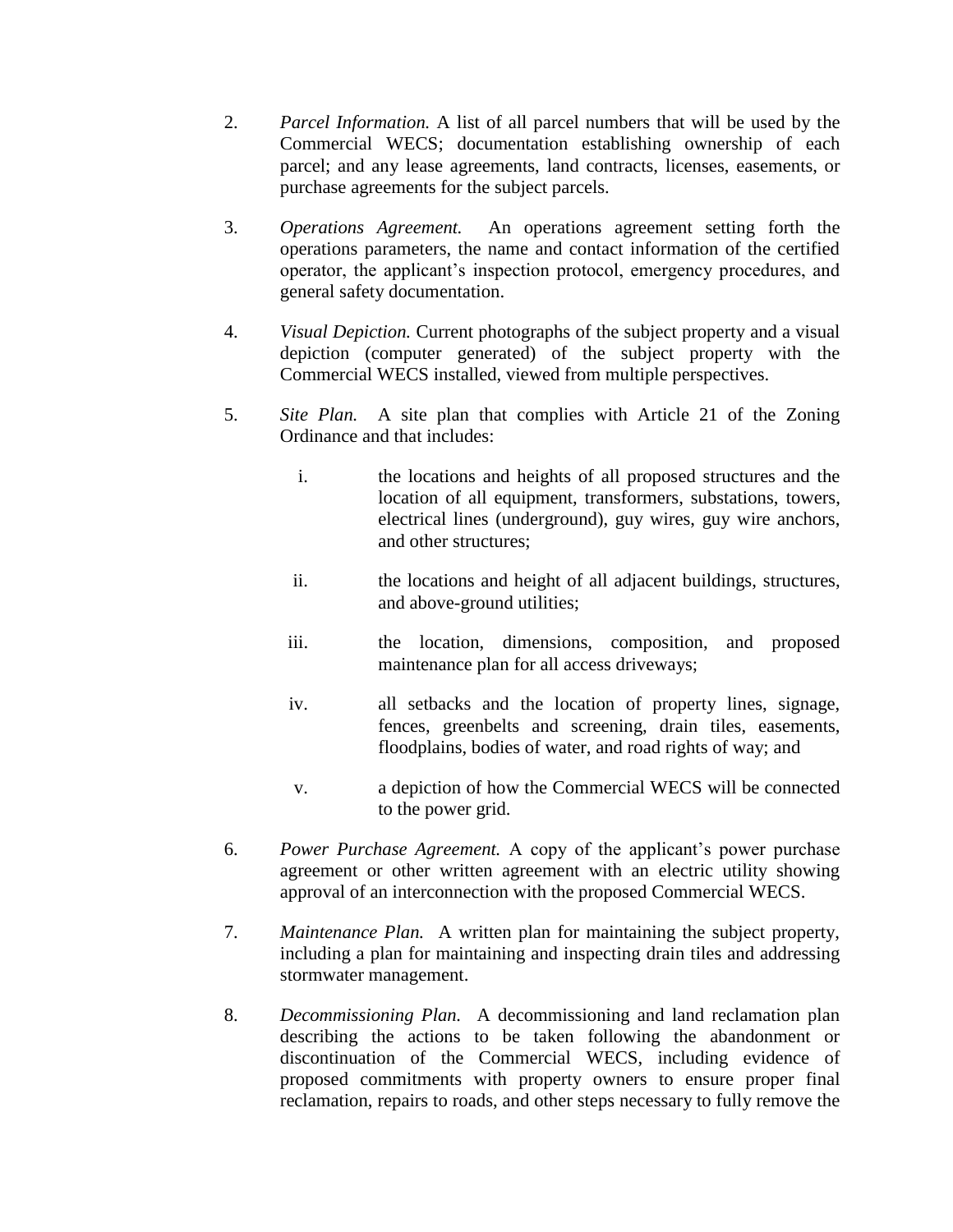Commercial WECS and restore the subject parcels. The decommissioning plan must include the following information:

- i. the Decommissioning Report required under subsection 6(c);
- ii. the useful life of each type and size of turbine in the project;
- iii. the anticipated life of the project;
- iv. a method of ensuring that funds will be available for decommissioning and restoration;
- v. the anticipated manner in which the project will be decommissioned and the site restored to original condition; and
- vi. a detailed policy and process book for the repair, replacement, and removal of malfunctioning, defective, worn, or non-compliant WECS components.
- 9. *Waste.* A plan for managing any hazardous waste and other refuse from the construction or operation of the Commercial WECS, including a description of the disposal plan for obsolete, damaged, or retired equipment (including turbines).
- 10. *Security Plan.* A description of the security system that will be used to protect the Commercial WECS from trespassing and vandalism and to protect the public health, safety, and welfare.
- 11. *Transportation Plan.* A transportation plan for construction and operation phases, including any applicable agreements with the Montcalm County Road Commission and Michigan Department of Transportation, which is subject to the Township's review and approval.
- 12. *Environmental Assessment.* A written environmental assessment or impact study conducted by a qualified professional, which must evaluate the impact of the proposed Commercial WECS on rare or endangered species, eagles, birds, wildlife, rare or endangered plant species, and waterways. The study must be based on data from within a three-mile radius of the Township's boundaries.
- 13. *Sound Modeling Report.* A sound modeling report for the project, which must include a map with sound contour lines for dB(A) Leq 1 second and dB(C) Leq 1 second sound emitted from the proposed WECS. The study must include a map (at 1:8000 scale or bigger) showing sound contours at 5 dB intervals, proposed wind turbine locations, participating and nonparticipating properties, and all occupied and unoccupied buildings. The applicant must identify each operational component of a wind turbine that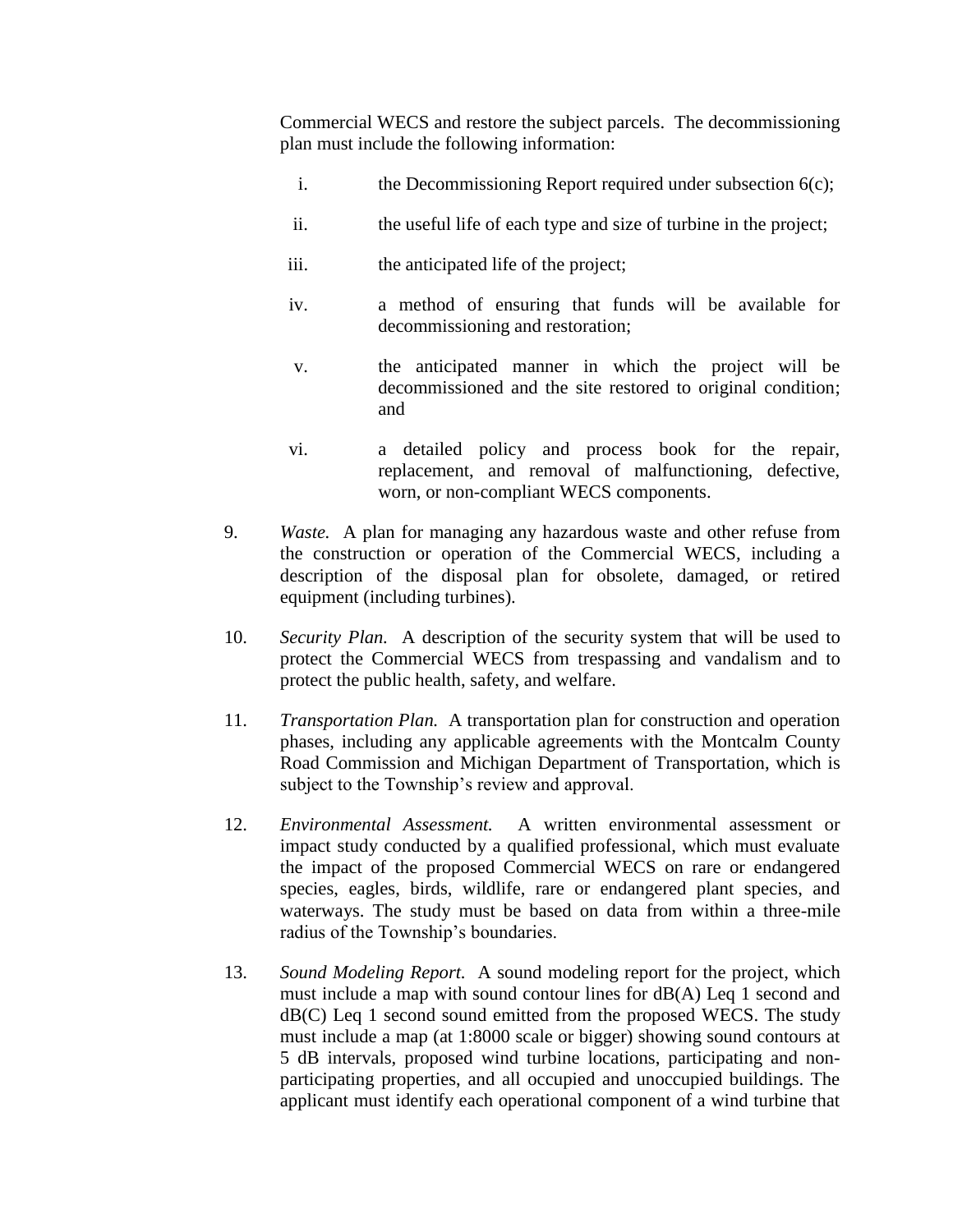will produce sound that will be audible at the property line of a nonparticipating parcel. The predicted values must include cumulative sound levels created by all existing, approved, and proposed turbines. The sound model and accompanying map must extend out to the 30 dB sound pressure contour line or 1 mile from a wind turbine generator, whichever is furthest from the nearest wind turbine.

The modeling and analysis must confirm that the Commercial WECS will not exceed the maximum permitted sound pressure levels or the maximum permitted infrasonic acoustic pressure oscillations. Modeling and analysis must:

- i. comply with IEC 61400 and ISO 9613,
- ii. be set for the worst-case environment, such as high humidity  $(90\%)$ , frozen ground (non-porous), no ground cover  $(G=0)$ , low temperature (below 0˚C), and stable wind (Pasquill stability classes E and F), and
- iii. include the WECS Manufacturer's uncertainty factor (minimum 2 dB) and the ISO 9613 uncertainty factor (minimum 3 dB).

Modeling can be based on the WECS manufacturer data. However, measured data from existing and similar WECS facilities must be submitted with the modeling report.

- 14. *Background Sound Study.* A written pre-construction background (ambient) sound study performed by a qualified professional, which must indicate the Leq 1, Leq 10, and Leq 90 sound levels using A-weighting and C-weighting, with data collected at the nearest non-participating property line. Measurement procedures must follow the most recent versions of ANSI S12.18 and ANSI S12.9, Part 3 guideline (with an observer present). Measurements must be taken using an ANSI or IEC Type 1 Precision Integrating Sound Level Meter. The study must include a minimum of a four-day (96 hour) testing period, including one Sunday, and produce data that includes a variety of ground and hub height wind speeds, at low (between 6-9 mph) medium (between 9-22 mph), and high (greater than 22 mph). The sound study must report for the period of the monitoring all topography, temperature, weather patterns, sources of ambient sound, and prevailing wind direction.
- 15. *Economic Impact Study.* A written economic impact study for the area affected by the Commercial WECS, including a forecast of the impact on jobs, tax revenue, lease payments, property values, and the growth of residential and business areas within the Township.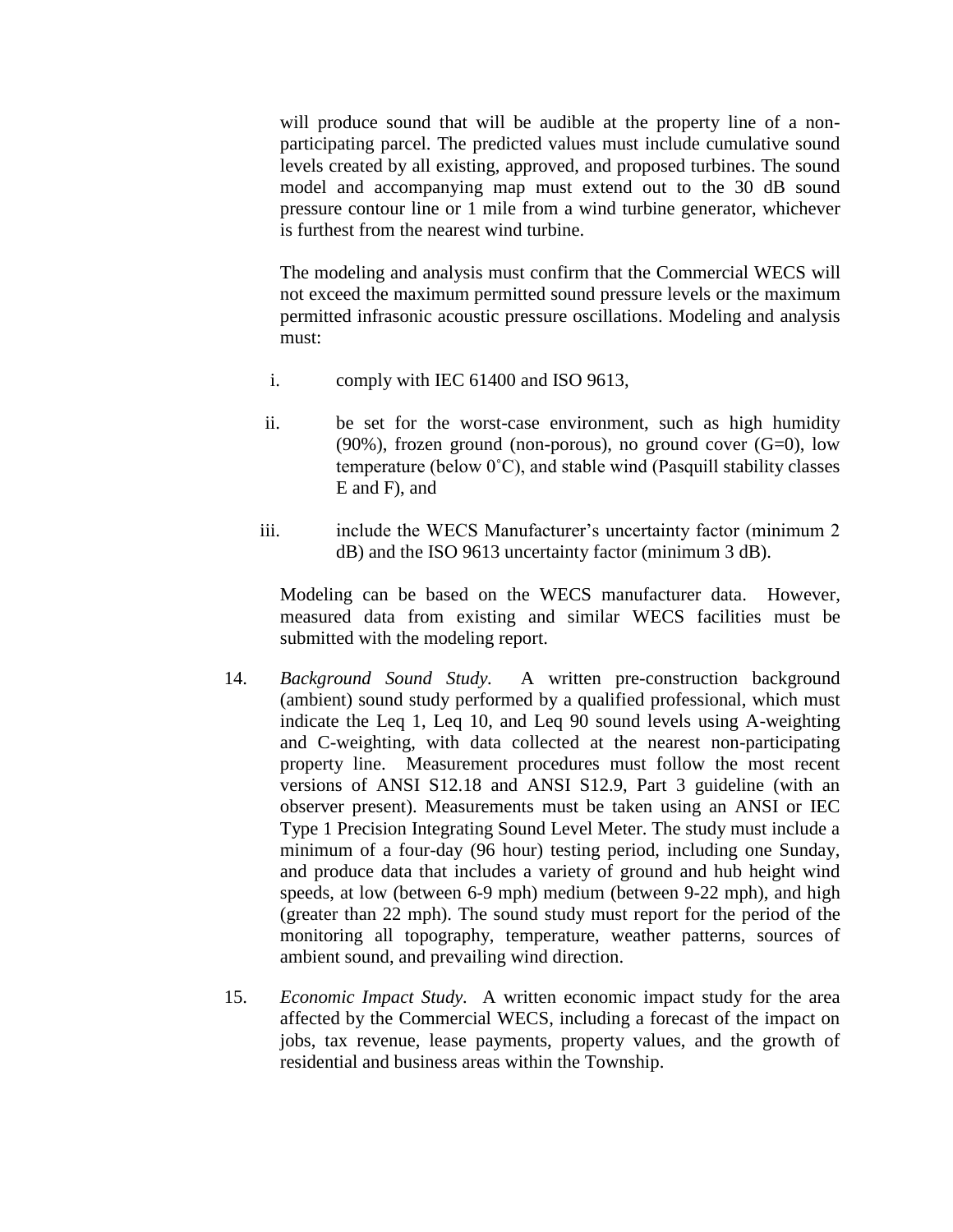- 16. *Fire and Emergency Plan.* A written fire suppression and emergency response plan, which must include an unredacted safety manual for each type and size of turbine proposed in the project, as well as safety data sheets that include the type and quantity of all materials used in the operation of all equipment, including all lubricants and coolants.
- 17. *Stray Voltage Assessment*. A written report of stray voltage analyses, which must include a preconstruction stray voltage test performed by a qualified professional on all Michigan Department of Agriculture & Rural Development (MDARD) registered livestock facilities located within a one-mile radius of the parcels on which the Commercial WECS will be constructed. The applicant must seek written permission from property owners prior to conducting testing on their property. The applicant is not required to perform testing on property for which the owners have refused to grant permission to conduct the testing.
- 18. *Lighting Plan.* A written lighting plan identifying the planned number and location of lights, light color, activation methods, and whether any lights blink. The lighting plan must comply with lighting requirements in this Ordinance.
- 19. *Shadow Flicker Analysis.* A written shadow flicker analysis and report describing potential shadow flicker created by each proposed wind turbine at all non-participating property lines with direct line-of-sight to a wind turbine.
- 20. *Automatic De-Icing System.* A description of the automatic de-icing system that the Commercial WECS will use to detect, heat, and melt ice on all turbine blades.
- 21. *Security and Escrow.* Deposit of the financial security and escrow accounts as required by this Ordinance.
- 22. *Insurance.* Proof of the insurance required under this Ordinance.
- 23. *Complaint Resolution Plan.* A plan for resolving complaints from the public or other property owners concerning the construction and operation of the Commercial WECS in compliance with this Ordinance.
- 24. *Compliance Certification.* Certification that the applicant has complied or will comply with all applicable state and federal laws and regulations. The applicant must provide a list of all permits, approvals, or authorizations required for the WECS by any local, county, state, or federal government or their agencies. The applicant must submit copies of all permits and approvals that have been obtained or applied for at the time of the application. Note: Land enrolled in Michigan Farmland Preservation Program through Part 361 of the Natural Resources and Environmental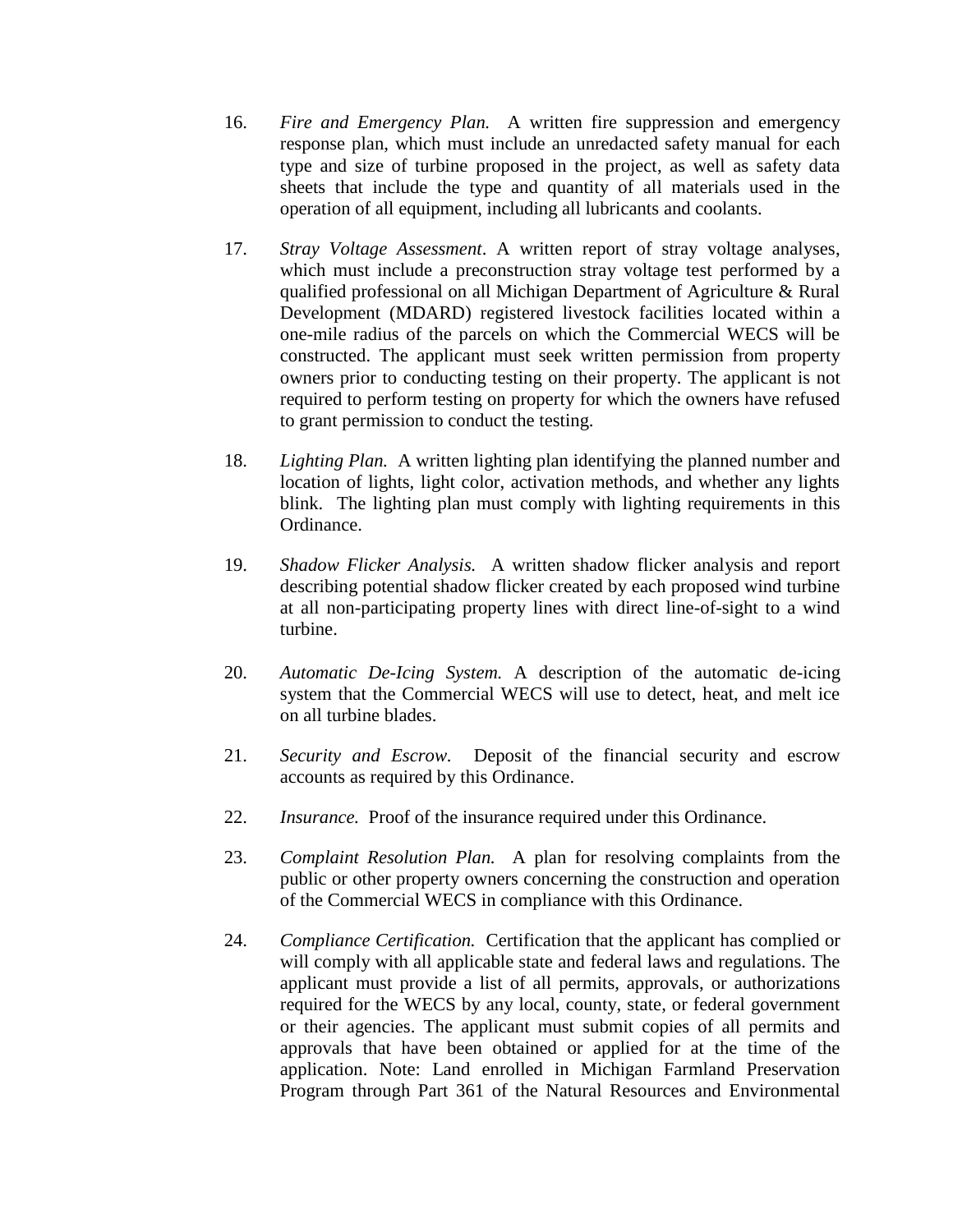Protection Act, 1994 Act 451 as amended, more commonly known as PA 116, must receive approval from MDARD to locate a WECS on the property and provide documentation to the Township prior to construction. **All permits and approvals must be obtained before the applicant or operator begins any phase of construction**, as further set forth in this Ordinance.

- 25. *Indemnification.* An attestation that the applicant will indemnify and hold the Township harmless from any costs or liability arising from the approval, installation, construction, maintenance, use, repair, or removal of the Commercial WECS.
- 26. *Additional Compliance Information.* To the extent not already provided in the items above, a description of how the Commercial WECS will comply with the standards and requirements of this Ordinance.

d. Duty to supplement. The applicant has a continuing duty to supplement its application with information or documents that fulfill any of the application requirements. The applicant must also provide any additional information or documentation requested by the Planning Commission, Township Board, or other Township representative at any time, including after approval of the Commercial WECS.

e. Adequate review time. The applicant must submit all application materials at least 30 days before any Planning Commission meeting at which the application is to be discussed. The Planning Commission and Township are not obligated to consider any material that is not timely submitted. The Planning Commission or Township staff may, however, require the applicant to provide additional or supplemental information or documents at any time.

f. Facially insufficient applications. The Planning Commission is not obligated to consider or hold a public hearing on an application if the proposed Commercial WECS, based on the application and supporting materials, does not meet the requirements of this Ordinance as determined by the Township Zoning Administrator. By way of example and not limitation, if a proposed Commercial WECS will not include automatic de-icing systems on all turbines as required under this Ordinance, then the Zoning Administrator may determine that the application is facially insufficient. The applicant may appeal the Township Zoning Administrator's decision of facial insufficiency to the Zoning Board of Appeals.

# 4. **Commercial WECS: Noise Regulations**

a. Maximum Noise Levels. Noise levels produced by the WECS must not exceed 40 dB(A) Leq 1 second or 50 dB(C) Leq 1 second at any time on a non-participating property. The Township Board may, in its sole discretion, allow a higher noise level only if the owner of the non-participating property signs a waiver consenting to a specific higher noise level and the waiver is recorded with the Montcalm County Register of Deeds.

b. Noise Compliance. The Township may, from time to time, measure whether the Commercial WECS is complying with the maximum noise levels under this Ordinance.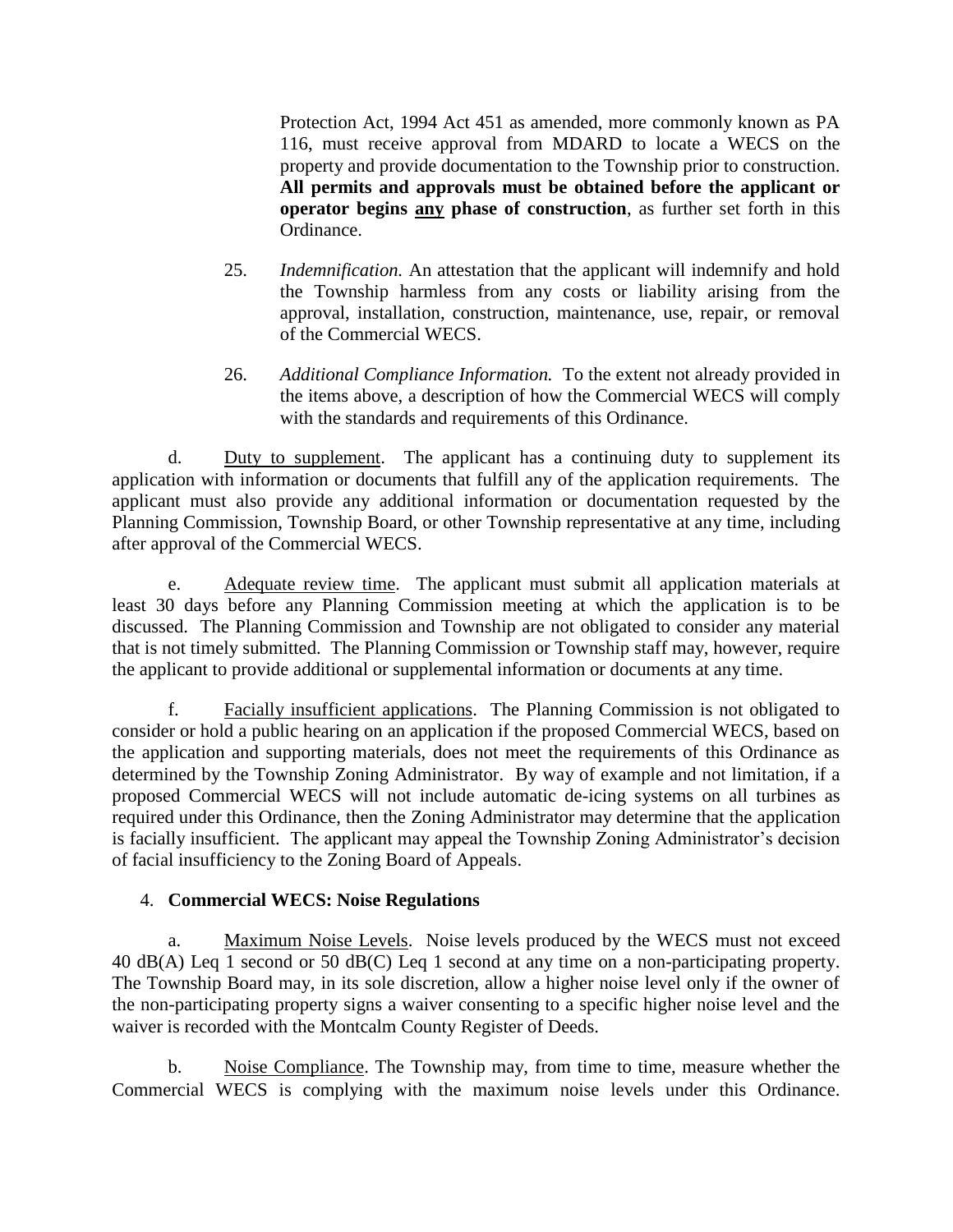Compliance measurements are the financial responsibility of the applicant or operator and must be independently performed by a qualified professional selected by the Township.

c. Noise Measurement. The measurements require an observer to be present. All noise measurements will exclude contributions from wind on microphone, tree/leaf rustle, flowing water, and natural sounds such as tree frogs and insects. The wind velocity at the sound measurement microphone must be between 2m/s (4.5 mph) and 4.5m/s (9 mph) during measurements. During testing of elevated sources, including WECS systems, the atmospheric profile must be relatively calm, Pasquill Stability Class D or calmer during the day and Class E or calmer during the Night.

d. Noise Level During Measurements. Noise measurements will be conducted consistent with ANSI S12.18 Procedures for Outdoor Measurement of Sound Pressure Level ANSI S12.9 Part 3 (Quantities and Procedures for Description and Measurement of Environmental Sound – Part 3: Short-term Measurements with an Observer Present), using Type 1 meter, A-weighting, Fast Response.

e. Tonal Noise. Tonal noise will be assessed using unweighted (linear) 1/3 octave band noise measurements with time-series, level-versus-time data acquisition. A measurement constitutes prima facie evidence of a tonal noise condition if at any time (single sample or time interval) the noise spectrum of the noise source under investigation shows a 1/3 octave band exceeding the average of the two adjacent bands by 15 dB in low one-third octave bands (10–125) Hz), 8 dB in middle-frequency bands (160–400 Hz), or 5 dB in high-frequency bands (500– 10,000 Hz).

f. Sample Metric and Rate. Noise level measurements for essentially continuous non-time-varying noise sources will be acquired using the Leq metric at a sample rate of 1-persecond. For fluctuating or modulating noise sources, including wind turbines, a 10-per-second sample rate will be used. These sample rates apply to  $dB(A)$ ,  $dB(C)$  and unweighted 1/3 octave band measurements.

g. Reporting. Measurements of time-varying  $dB(A)$  and  $dB(C)$  noise levels and  $1/3$ octave band levels will be reported with time-series level-versus-time graphs and tables. Graphs will show the sound levels graphed as level-versus-time over a period of time sufficient to characterize the noise signature of the noise source being measured. For 1-per-second sampling, a 5-minute-or-longer graph will be produced. For 10-per-second sampling, a 30-second-or-longer graph will be produced. Reporting and graphs must clearly identify what was heard and when the noise source is dominating the measurement. The report must include all noise data and information on weather conditions and Pasquill Class if an elevated source is measured. All measured data must be accompanied by SCADA data confirming full power operation during testing of the WECS systems.

h. Measurable Infrasonic Acoustic Sound Pressure Levels. Measurable infrasonic acoustic sound pressure level from the WECS must be less than 50 dB as totalized in the range of 0.1-20 Hz, using low-pass filtering, or by computing the log-subtraction of the Fast, C-weighted  $(dB(C))$  level from the Fast, unweighted SPL, at any location, outdoors or indoors, on non-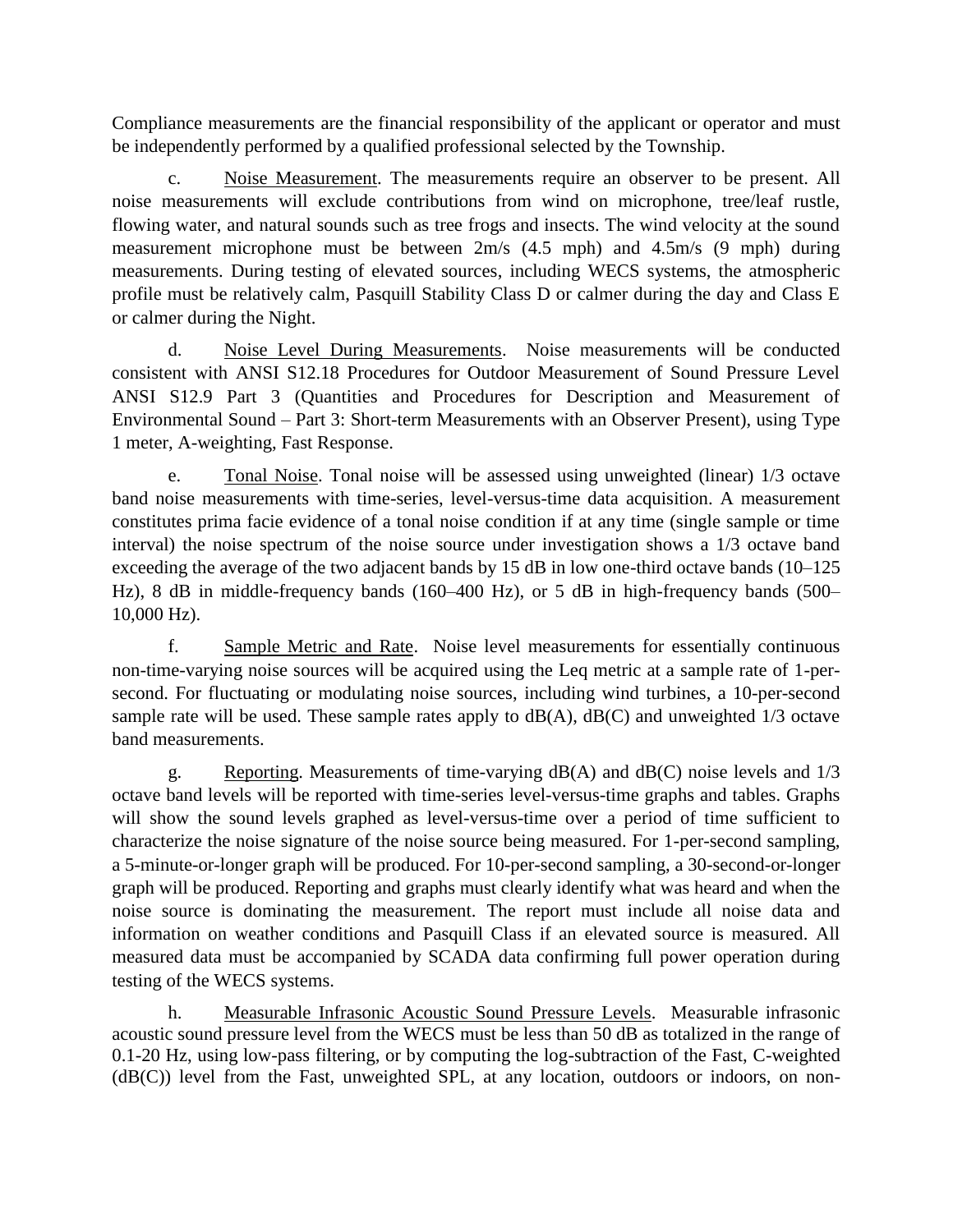participating property. Time-level-averaging, if used, must be limited to 1-second or faster sampling. A minimum sampling rate of at least 10 times per second is required.

i. Post-Construction Sound Survey. At least two months after the Commercial WECS is operational, the Township may select a third-party qualified professional to survey the sound pressure levels of the Commercial WECS. The applicant and operator must cooperate with the survey. All costs of the survey, including the professional's fees, will be paid by the applicant or operator. The Township will determine the locations at which sound levels are to be measured. To the extent possible, the study will follow the procedures for Type 1 Sound Level Testing and ANSI S12.9 Part 3 (with an observer present) and ANSI S12.18. All sound pressure levels will be measured with instruments that meet ANSI or IEC Type 1 Precision integrating sound level meter performance specifications. The applicator or operator must supply all data requested by the Township or the third party conducting the survey, specifically including onesecond interval SCADA data and any other SCADA data that is requested.

# 5. **Commercial WECS: Site & Use Standards and Requirements**

a. Setback. The minimum setback from any property line of a Non-Participating Landowner or any road right-of-way is 3,000 feet or five times the Tip Height of each turbine in the Commercial WECS. Additionally, each turbine must be located at least 2.5 miles from the nearest lake or body of water.

b. Maximum Height. The maximum height of a WECS with the blade fully extended must not exceed 300 feet.

c. Shadow Flicker. A Commercial WECS must not produce any shadow flicker on non-participating properties unless the record owners of all non-participating properties have signed a release, which must be recorded with the Montcalm County Register of Deeds.

d. Ground Clearance. The minimum clearance from ground level to the blade at its lowest point must be at least 100 feet.

e. Blade Clearance. Blade arcs created by a WECS must have a minimum of 100 feet of clearance over and away from any structure.

f. Braking. Each WECS must be equipped with a braking or equivalent device, capable of stopping the WECS operation in high winds with or without SCADA control. The braking system must be effective during complete grid power failure when WECS are unable to communicate with SCADA control or receive power.

g. Appearance. All turbines and towers must be painted a non-obtrusive, neutral color, such as beige, gray, or off-white and must be non-reflective. All turbines bases and blades must be the same color and must be consistent with the color of other Commercial WECS in the Township. No advertisements, graphics, or striping are permitted on the blades or towers. The applicant is encouraged to select anti-icing paint that prevents the formation of ice on the surface of the turbine's blades.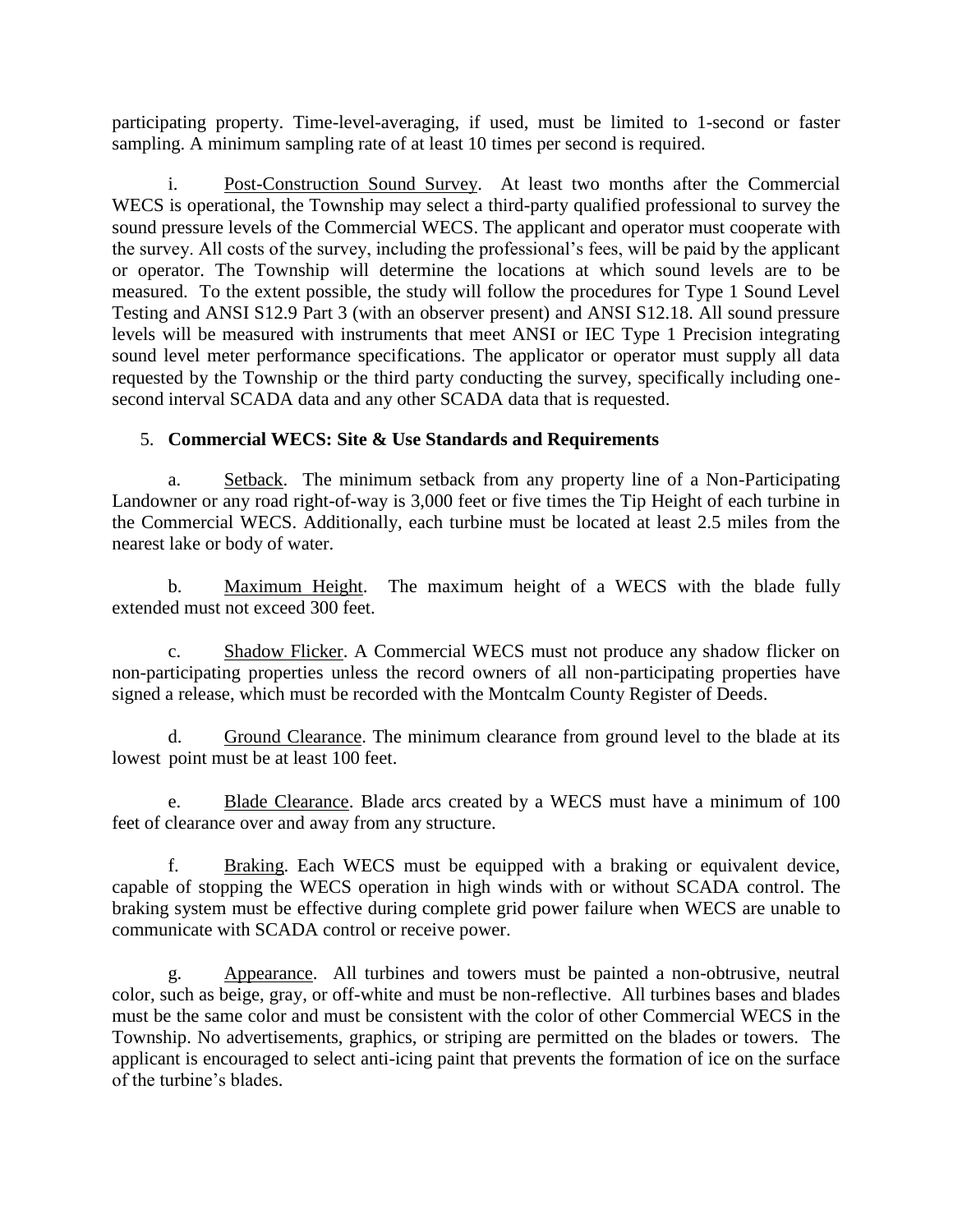h. Automatic De-Icing System. All turbines must be equipped with technology that automatically de-ices the turbine blades. The system must detect ice and heat the blades, such as through the use of built-in carbon heating mats or through the circulation of hot air.

i. Signage. The site of the Commercial WECS must have (1) a sign for each turbine or tower posted near a public road right-of-way (on security fencing near any fence entryway); and (2) a sign attached to the base of each turbine or tower. The signs must be at least two square feet in area and must include the following information:

- 1. A warning of high voltage.
- 2. A warning of loud noise.
- 3. Notice of potential health risks.
- 4. Names of the applicant, operator, and real property owner.
- 5. Emergency telephone number, alternate telephone number, and web address.
- 6. Unique identification, such as an address. If more than one WECS is on an access drive, units must have further identification so they can be easily identified by emergency responders.

j. Security Fencing. Security fencing must be installed around all turbines and all electrical equipment related to the Commercial WECS, including any transformers and transfer stations. The applicant and operator must comply with the security plan filed with the special land use applications, with any amendments required by the Planning Commission at the time of approval of the special land use permit.

k. No Communication Interference. A Commercial WECS must not interfere with any radio, television, or other communication systems. If the Township or the applicant or operator of the Commercial WECS receives a complaint about communication interference, the applicant or operator must resolve the interference immediately and provide proof that the interference has been resolved within 90 days.

l. Underground Lines. All electrical connection systems and lines from the Commercial WECS to the electrical grid connection must be located underground at a depth of at least 20 feet below grade and at such deeper depth as may be required by applicable industry standards. The Planning Commission may grant exceptions to this requirement if the topography of the site makes underground lines impossible or unreasonably impracticable. The cost of locating lines underground is not a factor in determining impossibility or impracticability.

m. Maintenance. All Commercial WECS must be maintained in good repair and good condition at all times. The applicant or operator must maintain a maintenance log and allow the Township to review the maintenance log at any time upon request.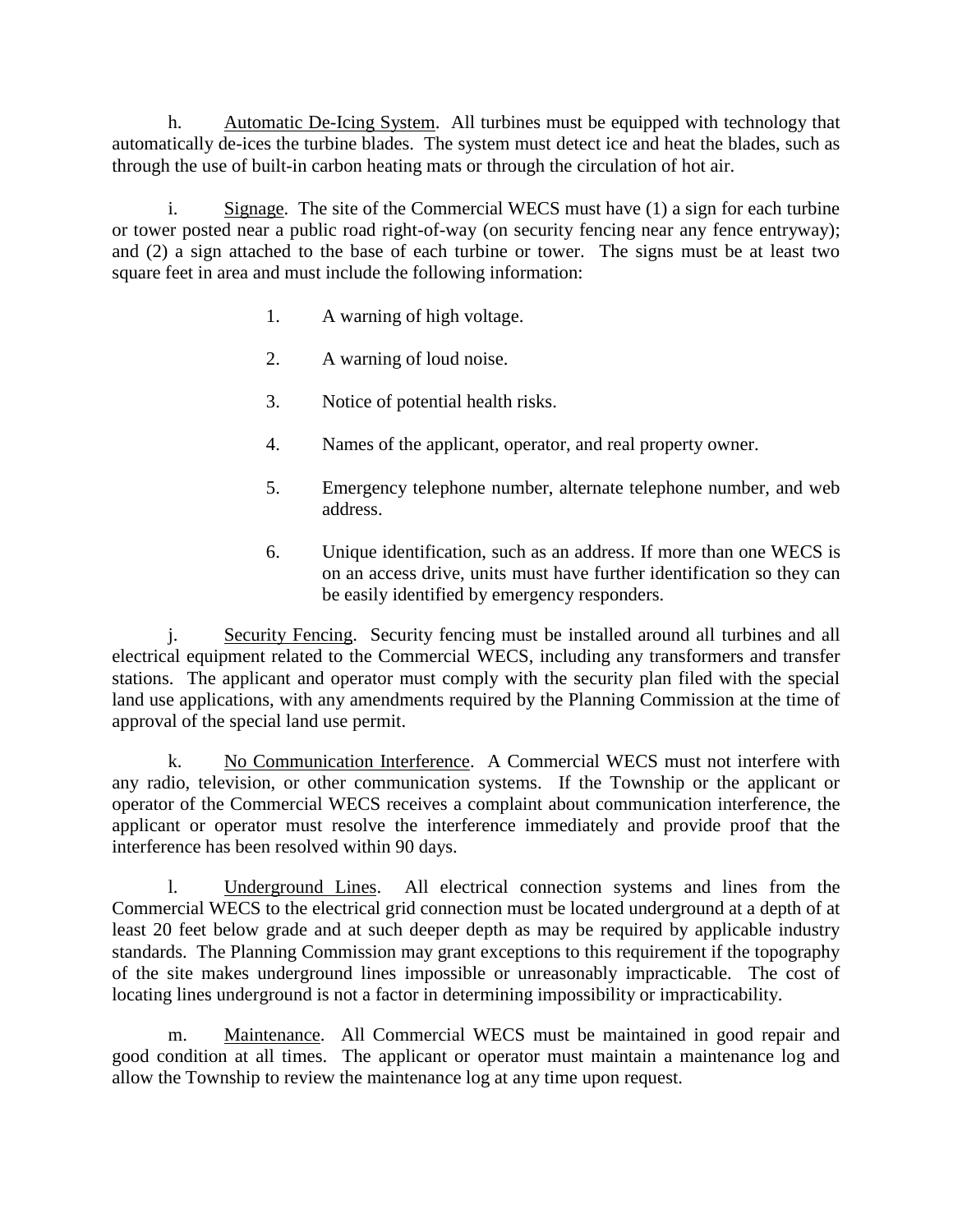n. Lighting. Towers may be lit only to the minimum extent required by the FAA. All tower lighting required by the FAA must be shielded to the extent possible to reduce glare and visibility from the ground. The tower shaft must not be illuminated unless required by the FAA. RADAR activated lighting must be used if allowed by the FAA.

o. Access Driveways. The Commercial WECS must be accessible by one or more access driveways to allow emergency vehicles in the event of a fire or other emergency. Access driveways must be located at least 1,000 feet from any non-participating parcel, unless the owner of the non-participating parcel has signed a waiver that is recorded with the Montcalm County Register of Deeds.

p. Road Repairs. If any public or private roads are damaged as a result of the construction or operation of the Commercial WECS, the applicant or operator must repair the damage at their expense pursuant to all Montcalm County Road Commission requirements. Repairs must be performed within 90 days after construction is complete (but no more than 365 days after the damage occurs) or within 90 days after the damage occurs if the construction is already complete.

q. Compliance with Plans. The applicant and operator must comply with all written plans submitted with the special land use application, with any modifications or additions required by the Planning Commission as part of its approval.

# 6. **Commercial WECS: Additional Requirements**

a. Permits Required Before Construction Begins. All federal, state, county, and local permits and approvals must be obtained before the applicant or operator begin any phase of construction, including breaking ground or initiating construction on any portion of the WECS, such as the construction of turbine bases. By way of example and not limitation, all FAA approvals and permits for the turbines must be issued and in effect before any construction of turbine bases may begin, even if FAA approval is not required for the bases. Copies of these approvals must be provided to the Township as they are obtained.

b. Insurance. The applicant or operator must obtain and maintain insurance in an amount of at least \$10,000,000 for the Commercial WECS, which must cover, at a minimum, liability, property damage, and livestock damage. The applicant or operator must provide proof of insurance to the Township on an annual basis.

c. Financial Security. To ensure available funding for the removal of the Commercial WECS when it is abandoned or non-operational and restoration of the property, the applicant must post acceptable financial security. The security must be in the form of (1) a cash deposit, or (2) performance (surety) bond selected by the Township Board, and is subject to all of the following requirements:

- 1. The security must remain in effect until the Commercials WECS is decommissioned.
- 2. The amount of the cash deposit or surety bond is to be calculated as follows: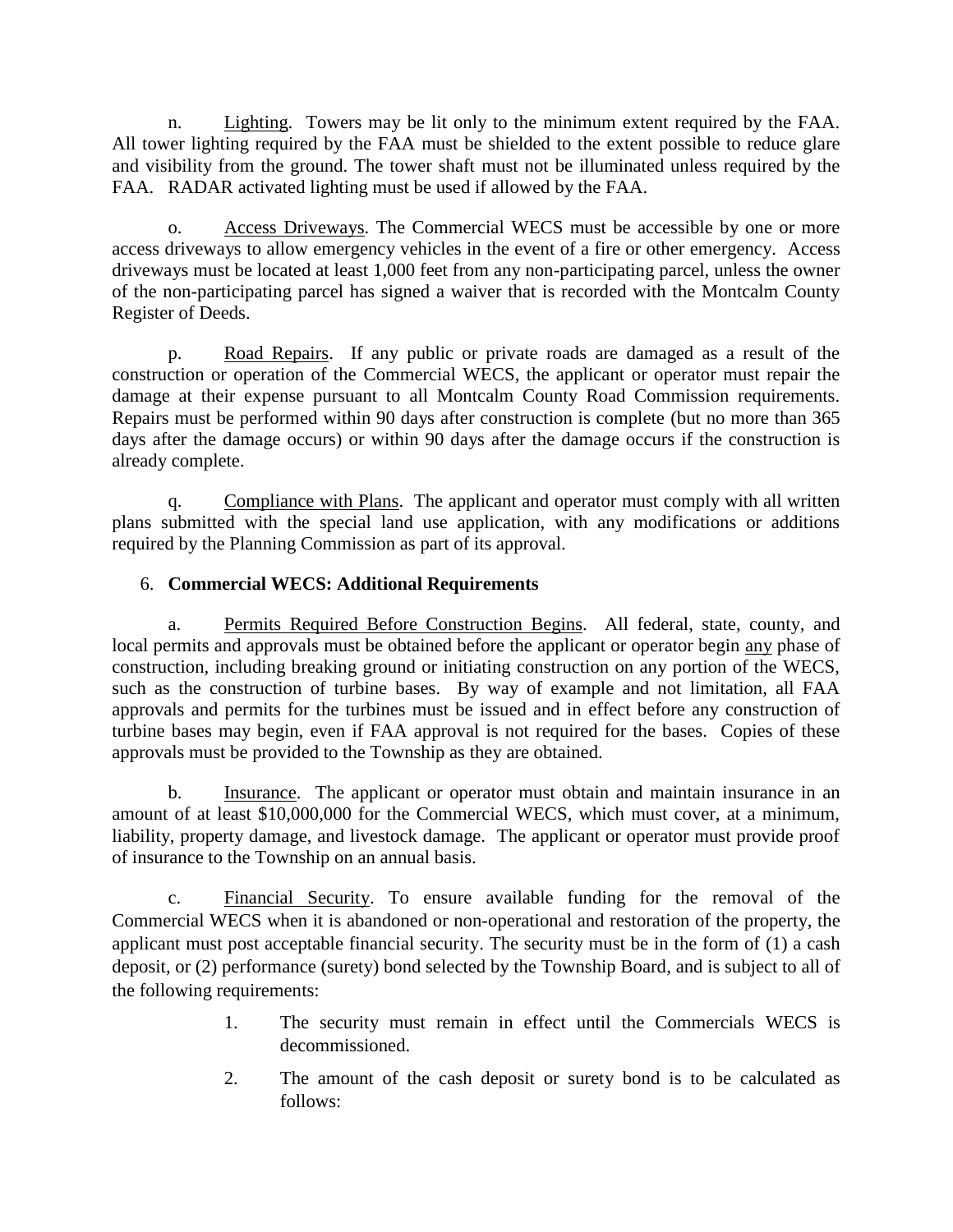- i. At the time of the application for a special land use permit, the applicant must provide a report ("Decommissioning Report") prepared by the applicant's engineer estimating the cost of decommissioning the Commercial WECS, including all turbines and related structures and equipment, and the cost of restoring the real property, with such costs reduced by the net salvage value of the Commercial WECS ("Estimated Decommissioning Cost").
- ii. The Township's engineer will review the applicant's Decommissioning Report and may propose amendments to the applicant. The Planning Commission will not approve a special land use permit for the Commercial WECS unless the Township's engineer approves the applicant's Decommissioning Report, either as submitted or as amended.
- iii. Within 10 days after approval of the Commercial WECS, the applicant or operator must post financial security in an amount equal to the Estimated Decommissioning Cost, plus an additional amount equal to the CPI (consumer price index) increase for the preceding year.
- iv. The financial security must be renewed on or before January 1 of each year thereafter.
- v. Every five years, beginning on the first January 1 that is five years after approval of the Commercial WECS, the applicant or operator must update the Decommissioning Report to reflect the current Estimated Decommissioning Cost and provide the updated report to the Township. If the updated Estimated Decommissioning Cost is higher than the amount of existing financial security posted with the Township, then the applicant or operator must post the amount of the updated Estimated Decommissioning Cost as its financial security and continue to pay that amount annually, plus an additional amount equal to the CPI increase for the preceding year. This five-year process will continue for so long as the Commercial WECS is located in the Township.
- 3. Failure to keep financial security in full force and effect at all times while the Commercial WECS exists constitutes a material violation of the special land use permit for which the Township may pursue any remedies available under this Ordinance, including revocation of the special land use permit.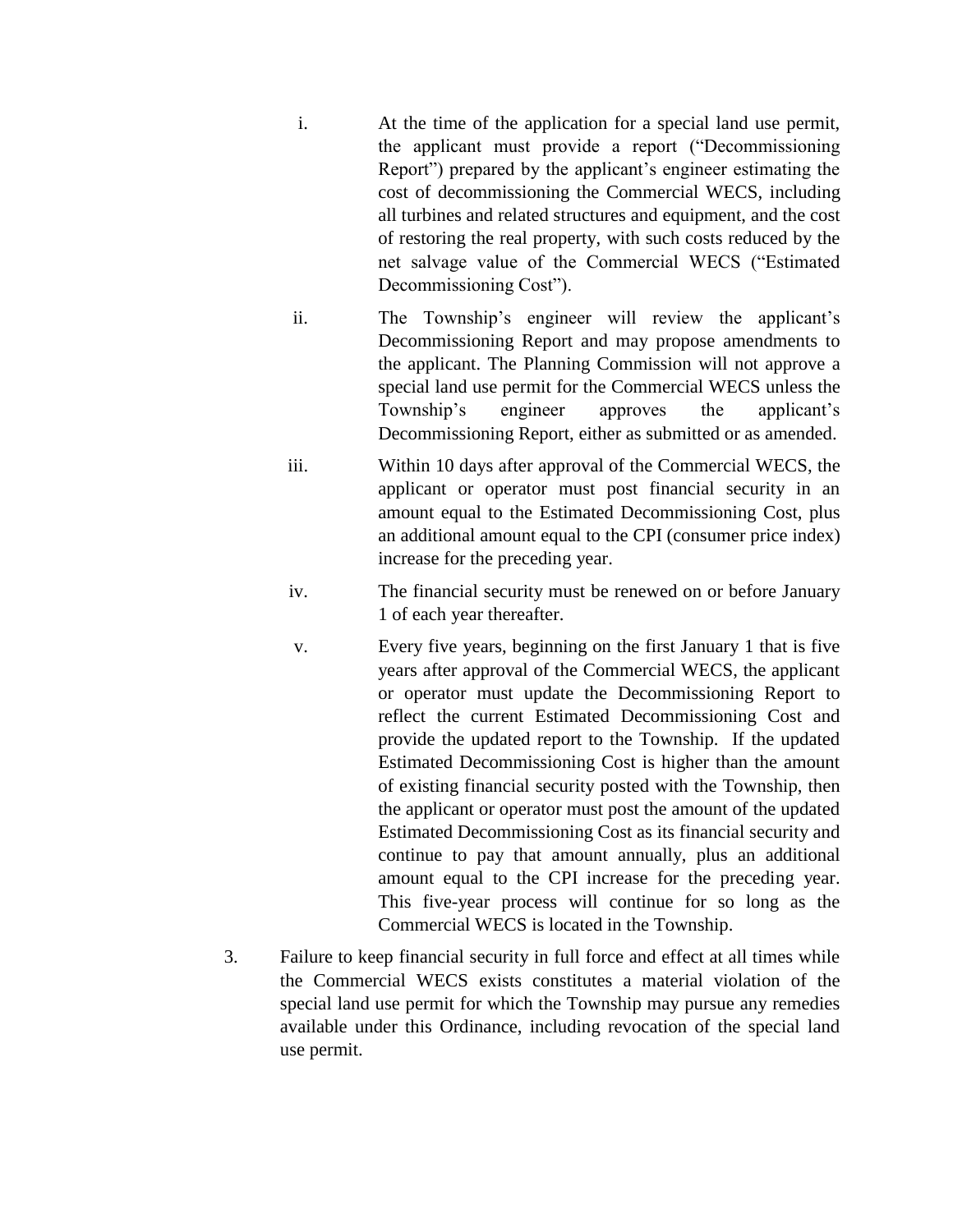# d. Decommissioning.

- 1. When any turbine or other component of the Commercial WECS ceases to actively produce power for 180 days or longer, the applicant, operator, or real property owner must remove the turbine or component and restore the property in accordance with the decommissioning plan filed with the Township as part of the special land use application. Upon request, the Township may grant a 90-day extension if the applicant or operator demonstrates that the turbine will be put back into use. The removal and restoration must be complete within 180 days after non-operation of the turbine.
- 2. The applicant, operator, or owner must obtain all permits necessary for the removal of a decommissioned turbine or component, including any necessary demolition permits.
- 3. All underground wiring for the removed turbine or components must be removed upon decommissioning.
- 4. If the applicant, operator, or owner fails to timely complete removal and restoration when required under this section, then the Township may have the turbine or other components removed and the property restored at the expense of the applicant or operator, drawing first from the financial security posted under this section. If the financial security is insufficient to fully fund removal and restoration, then the applicant, operator, and real property owner are jointly and severally liable for the remaining costs.
- 5. In addition to the Township's costs of removal and restoration, the Township is also entitled to recover from the application, operator, and real property owner all fees and expenses of the Township's attorneys, engineers, consultants, and other professionals whose services are used in connection with removal and restoration.
- 6. Failure by the applicant, operator, or owner to timely complete removal and restoration when required under this section constitutes a violation of this Ordinance. The Township may pursue all remedies, including enforcement action, fines, and revocation of the special land use permit.
- 7. The property owner may waive the complete caisson removal and remove the caisson to a depth of eight feet if the property owner signs a waiver that is recorded with the Montcalm Country Register of Deeds.

e. Escrow account. The applicant must establish an escrow account when it submits its application for a Commercial WECS. The amount must equal an estimate of the total costs of (1) reviewing and processing the special use permit application and site plan, including publication and administrative costs and costs of the Township Attorney, Township Planner, and Township engineer; and (2) any professional studies or report prepared by the Township or on the Township's behalf to assist with its evaluation of the application.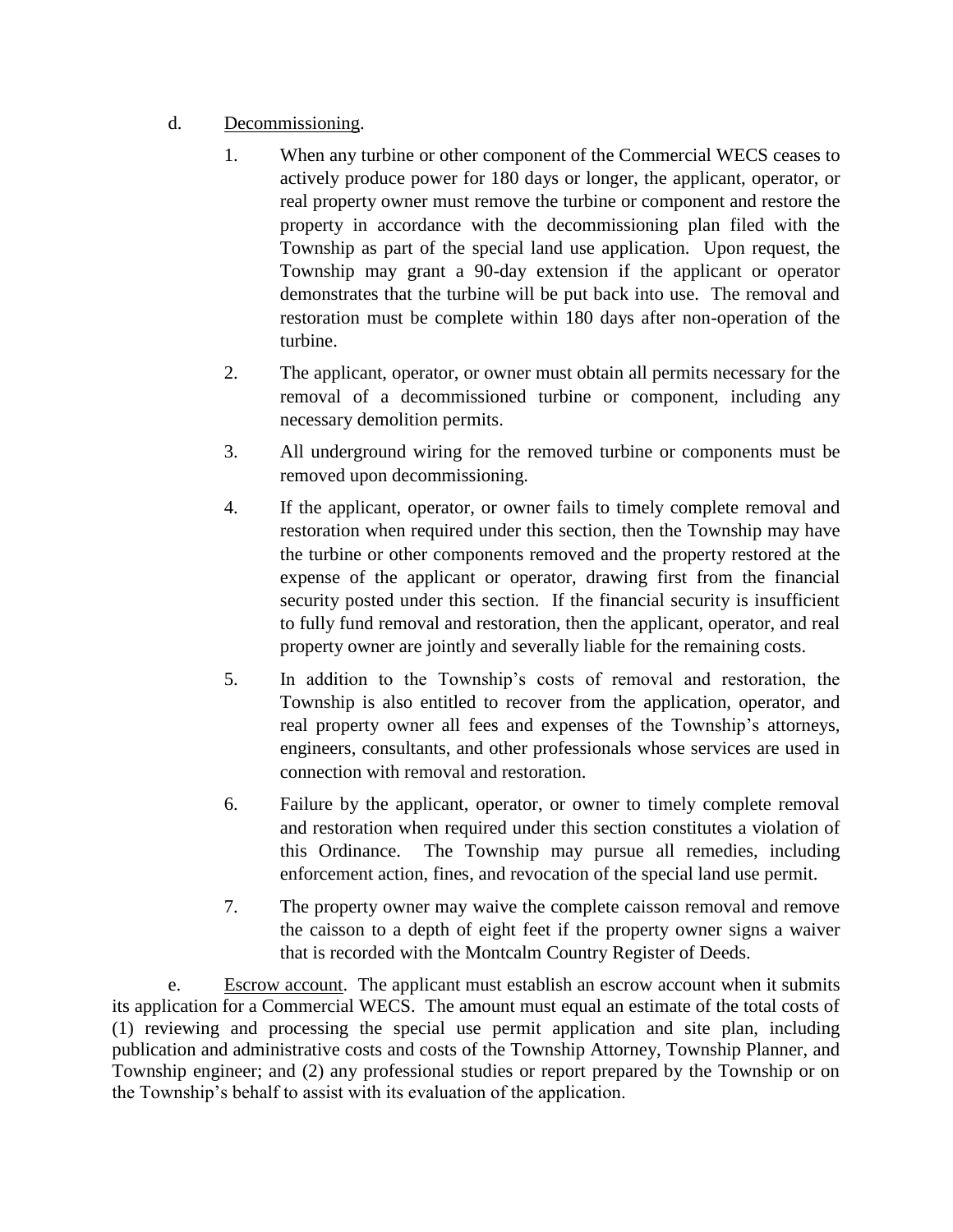The Township may draw from the escrow account to reimburse any of its costs or expenses incurred in reviewing, processing, and evaluating the application. The Township may require the applicant to replenish the escrow account at any time to ensure a sufficient balance.

If the Township instructs the applicant to replenish the escrow account and the applicant fails to do so within 14 days after receiving notice, then the Township has no further obligation to process the applicant's application until the escrow account is replenished.

Any funds in the escrow account that exceed the Township's actual costs after the application is approved or denied (and after any and all appeals have been exhausted) will be returned to the applicant. The Township will provide an itemized statement to the applicant upon applicant's request.

f. Complaint Resolution. Subject to the Township's review and approval during the special land use approval process, the applicant or operator must comply with a complaint resolution process. At a minimum, the complaint resolution process must include the following:

- 1. The applicant or operator will, at its expense, use a website, telephone line, or third-party service to receive complaints about the Commercial WECS.
- 2. The applicant or operator will use its best efforts to respond to and resolve any complaints.
- 3. The applicant or operator will establish an escrow account with the Township with a minimum of \$25,000 balance at all times to pay the cost of investigating complaints.
- 4. The applicant or operator will forward each complaint, along with the applicant's or operator's response to each complaint, to the Township within 15 days after each complaint is received.
- 5. The Township will investigate each complaint, with all expenses (including professional fees) drawn from the escrow account.
- 6. At the Township's request, the applicant or operator must provide the Township with SCADA data from any turbine related to the complaint, which must include meteorological and performance data such as temperature, humidity, power output, wind velocities, and nacelle vector.
- 7. Following its investigation, if the Township has reason to believe that that the applicant or owner has violated this Ordinance, the Township may take any actions permitted by law, including revoking the special land use permit following notice and an opportunity to be heard.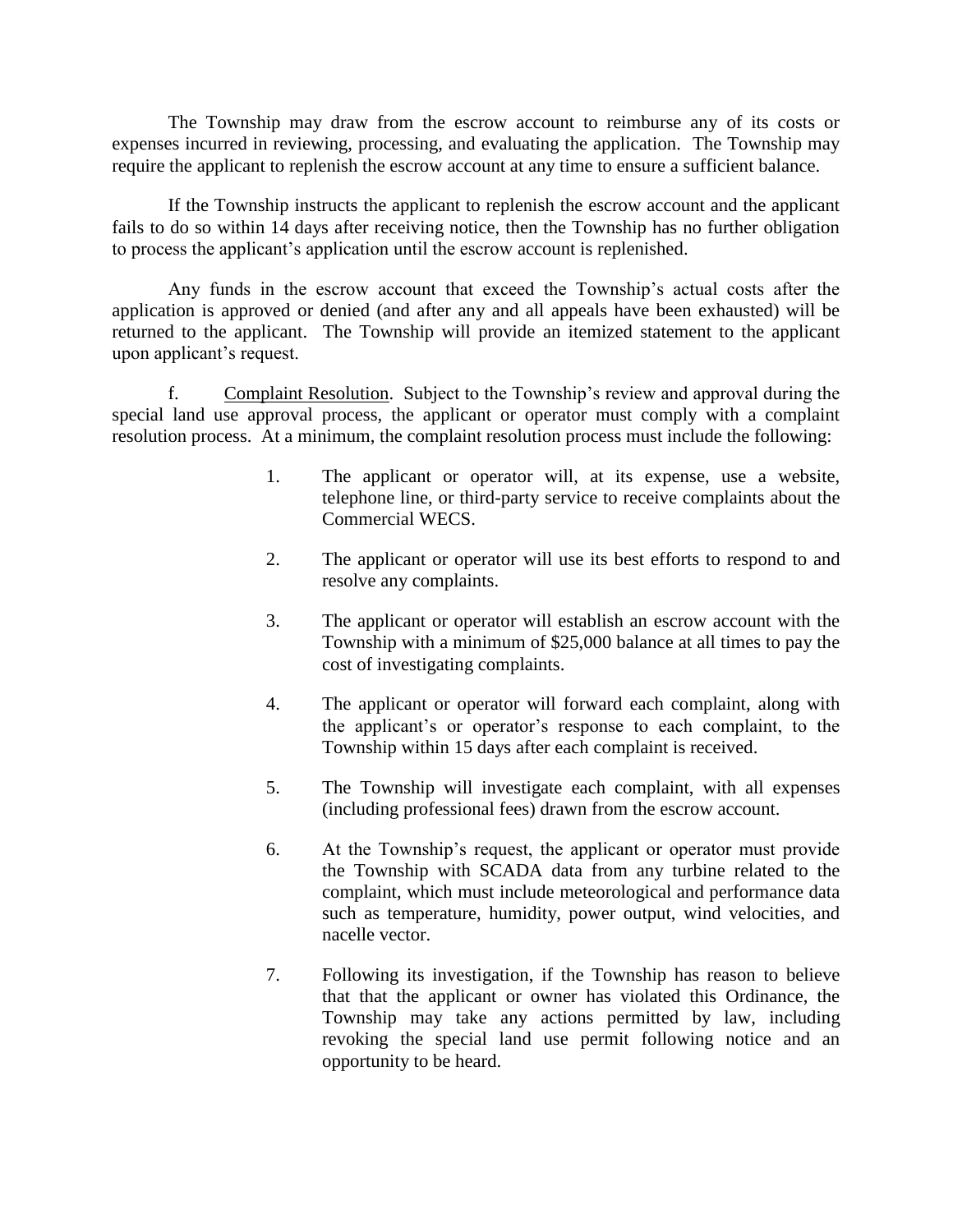g. Change in Ownership. A special land use permit granted for a Commercial WECS is transferrable. The proposed new WECS owner/operator must register with the Township Clerk before the transfer of ownership or operation of the WECS. The new WECS owner/operator must comply with all requirements of this Ordinance and any special land use permit issued pursuant to this section and must maintain a financial security guarantee as required under this section.

h. Extraordinary Events*.* If the Commercial WECS experiences a failure, fire, blade detachment, ice throw, leakage of hazardous materials, vandalism, property damage, personal injury, or other extraordinary or catastrophic event, the applicant or operator must notify the Township within 24 hours.

i. Annual Report*.*The applicant or operator must submit a written report on or before January 1 of each year that includes all of the following:

- 1. Current proof of insurance;
- 2. Verification of financial security;
- 3. A summary of all complaints, complaint resolutions, and extraordinary events; and
- 4. A description of how the applicant or operator has complied with the written plans submitted in connection with its application.

# 7. **Procedure for Amending Ordinance**

In addition to all requirements under the Michigan Zoning Enabling Act and other applicable law, the Township must follow these additional procedures when amending this Section 16.08(LL):

a. The Planning Commission must hold a public hearing on any proposed amendment to this Section 16.08(LL). At least 15 days before the public hearing, the Township must mail notice of the public hearing to each record owner of, or party-in-interest in, real property within the Township whose name appears upon the last Township tax assessment records.

b. Additionally, the Township Board must hold a public hearing on any proposed amendment to this Section 16.08(LL). At least 15 days before the public hearing, the Township must mail notice of the public hearing to each record owner of, or party-in-interest in, real property within the Township whose name appears upon the last Township tax assessment records.

## 8. **Violations of Ordinance**

a. Following notice and an opportunity to be heard, the Township may revoke any approvals for, and require the removal of, any WECS that does not comply with this Section 16.08(LL).